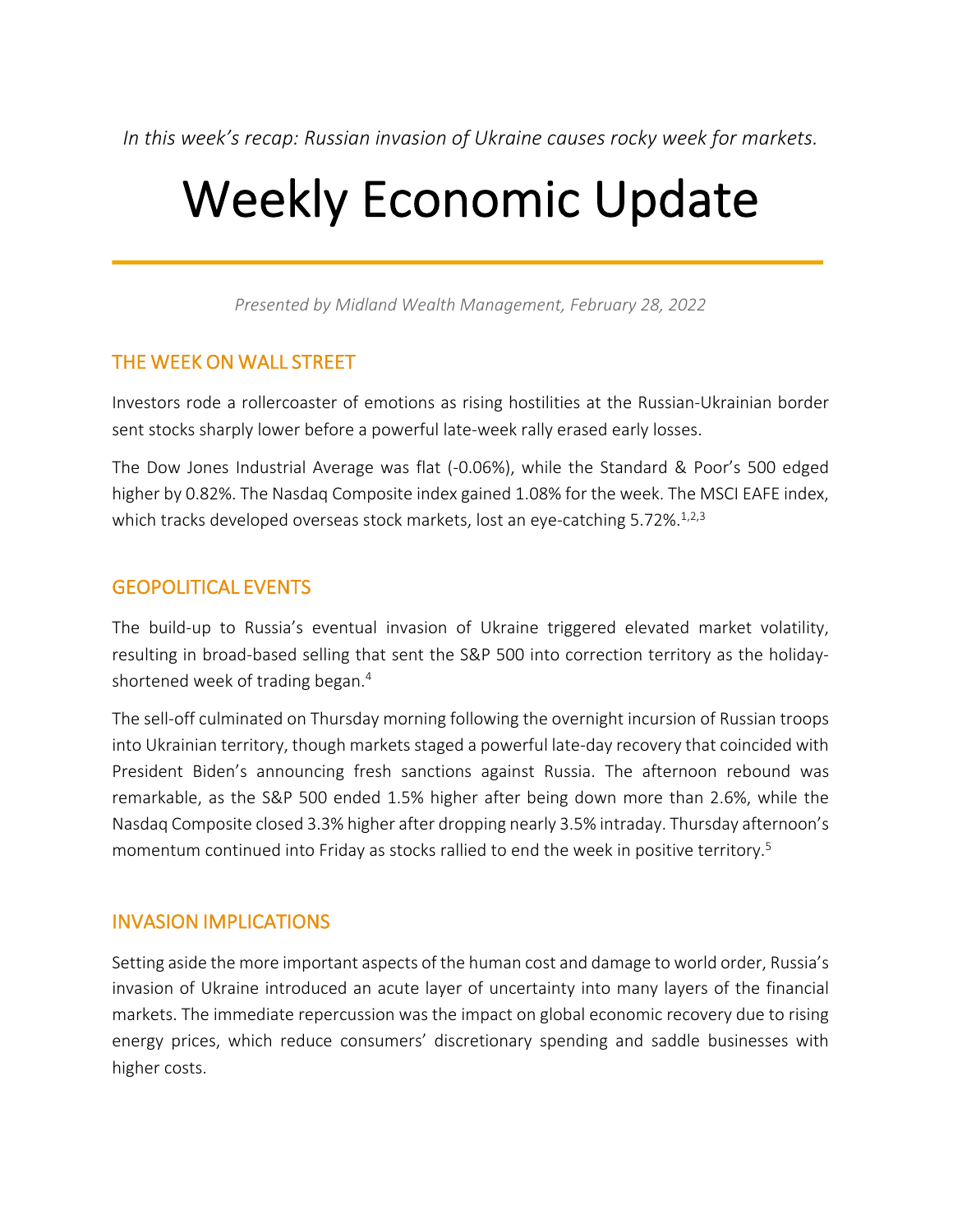The inflationary impact of higher energy and other prices, along with the prospect of decelerating economic growth, also complicates the Fed's strategy to guide interest rates higher. Already, the probability of a 50 basis point interest rate hike at the Fed's March 2022 meeting seems less likely than it was just a week ago. Finally, Russia's actions have raised new concerns over secondorder effects that could further unsettle markets, such as a new round of supply-chain disruptions.

#### TIP OF THE WEEK



*Always explore the alternatives before you make a big-ticket purchase. A few minutes of online searching may bring you exactly what you want (or close) at considerable savings.*

## THE WEEK AHEAD: KEY ECONOMIC DATA

Tuesday: ISM (Institute for Supply Management) Manufacturing Index.

Wednesday: ADP (Automated Data Processing) Employment Report.

Thursday: Factory Orders. Jobless Claims. ISM (Institute for Supply Management) Services Index.

Friday: Employment Situation.

Source: Econoday, February 25, 2022

The Econoday economic calendar lists upcoming U.S. economic data releases (including key economic indicators), Federal Reserve policy meetings, and speaking engagements of Federal Reserve officials. The content is developed from sources believed to be providing accurate information. The forecasts or forward-looking statements are based on assumptions and may not materialize. The forecasts also are subject to revision.

## THE WEEK AHEAD: COMPANIES REPORTING EARNINGS

Monday: Lucid Group, Inc. (LCID), Zoom Video Communications, Inc. (ZM).

Tuesday: Salesforce.com, Inc. (CRM), Target Corporation (TGT), Ross Stores, Inc. (ROST).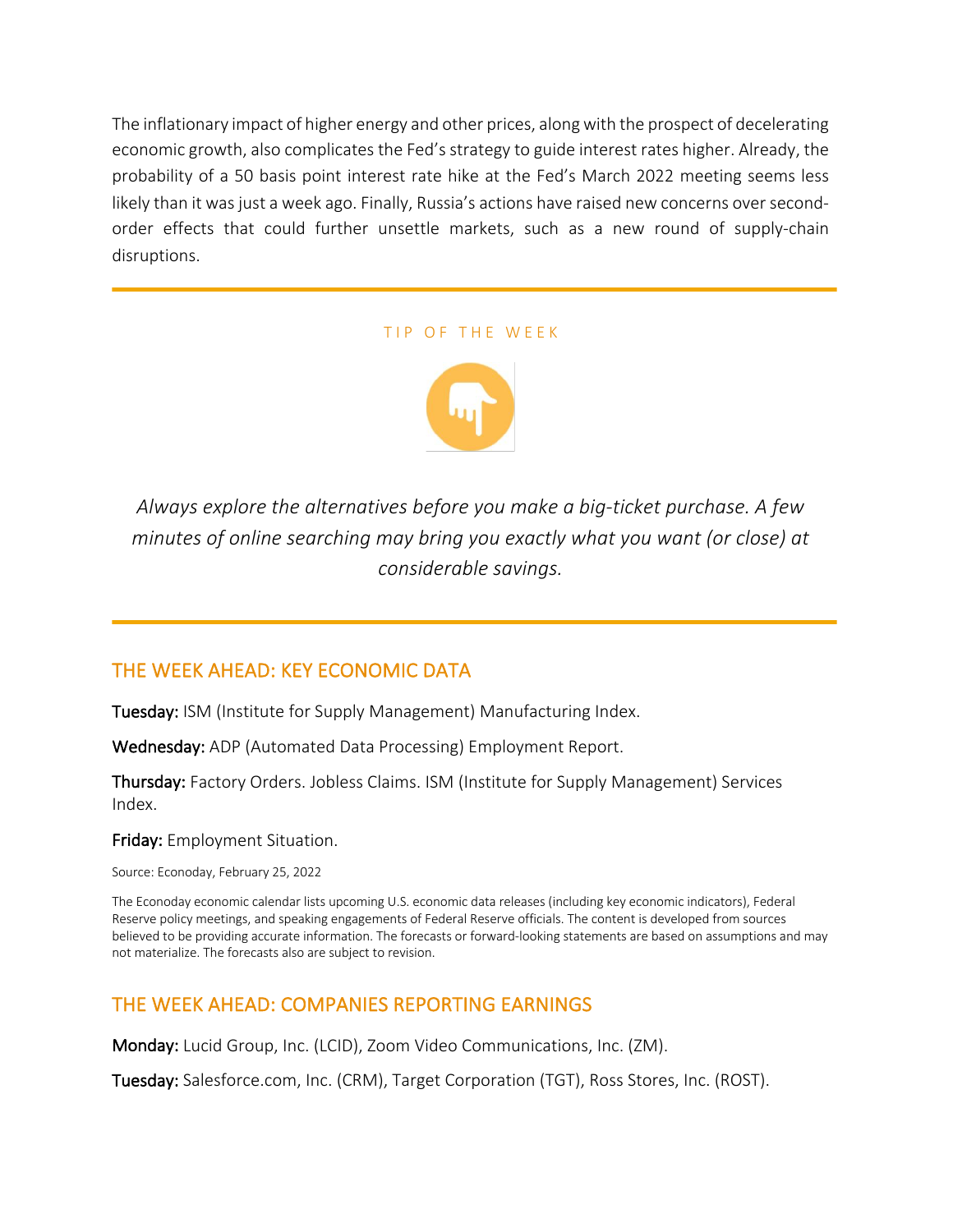#### Wednesday: Dollar Tree, Inc. (DLTR), Snowflake, Inc. (SNOW).

Thursday: Broadcom, Inc. (AVGO), Costco Wholesale Corporation (COST), Best Buy Co., Inc. (BBY), Marvell Technology, Inc. (MRVL), The Kroger Company (KR).

Source: Zacks, February 25, 2022

Companies mentioned are for informational purposes only. It should not be considered a solicitation for the purchase or sale of the securities. Investing involves risks, and investment decisions should be based on your own goals, time horizon, and tolerance for risk. The return and principal value of investments will fluctuate as market conditions change. When sold, investments may be worth more or less than their original cost. Companies may reschedule when they report earnings without notice.

QUOTE OF THE WEEK



## *"Who are wise in love, love most, say least."*

*ALFRED, LORD TENNYSON*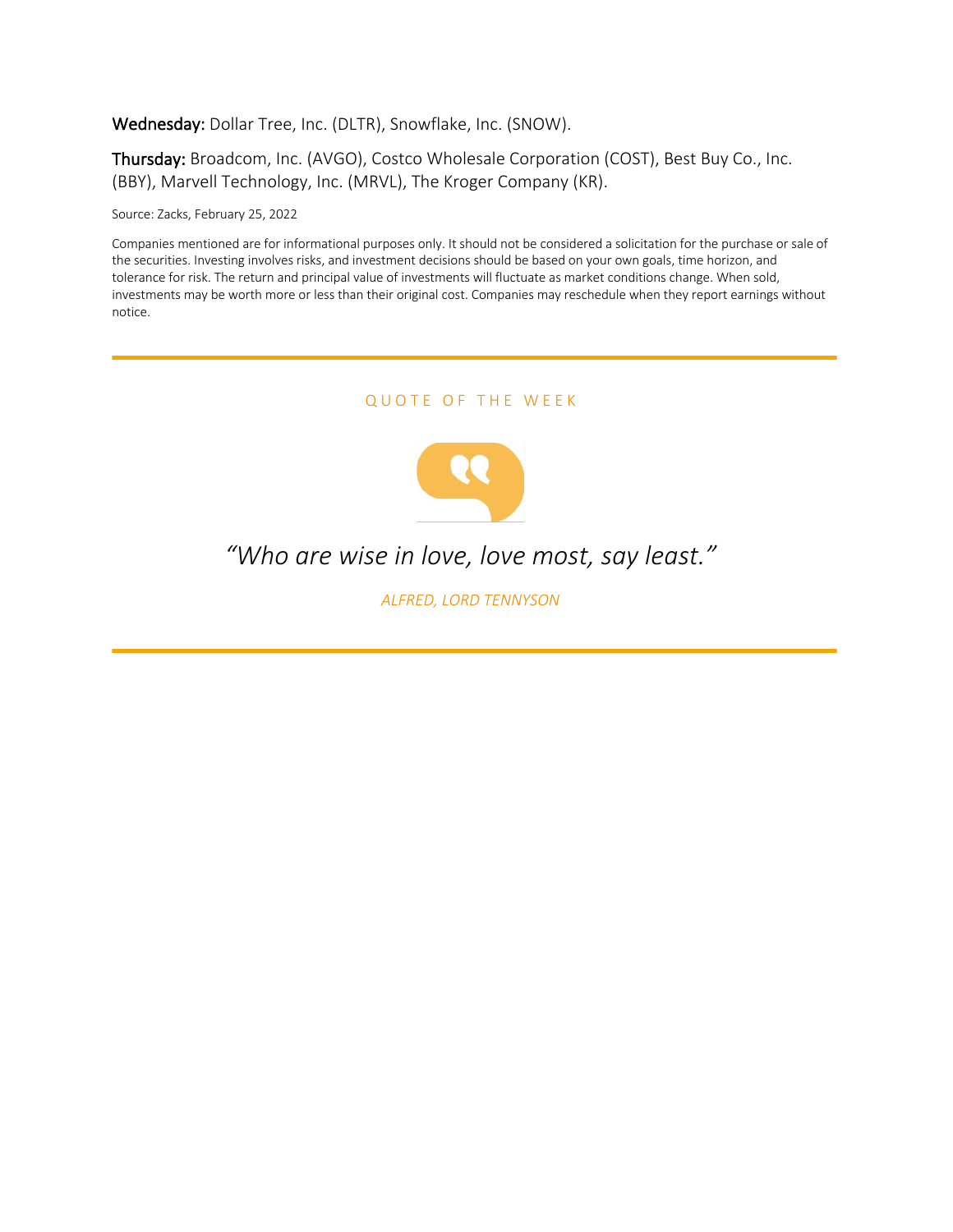| <b>Market Index</b> | <b>Close</b> | <b>Week</b> | $Y-T-D$   |
|---------------------|--------------|-------------|-----------|
| <b>DJIA</b>         | 34,058.75    | $-0.06%$    | $-6.27%$  |
| <b>NASDAQ</b>       | 13,694.62    | $+1.08%$    | $-12.47%$ |
| <b>MSCI-EAFE</b>    | 2,108.09     | $-5.72%$    | $-9.76%$  |
| <b>S&amp;P 500</b>  | 4,384.65     | $+0.82%$    | $-8.00\%$ |



|           | <b>Treasury</b> | <b>Close</b> | <b>Week</b> | $Y-T-D$  |
|-----------|-----------------|--------------|-------------|----------|
| <u>ma</u> | 10-Year Note    | 1.97%        | +0.05%      | $+0.45%$ |

Sources: The Wall Street Journal, February 25, 2022; Treasury.gov, February 25, 2022 Weekly performance for the Dow Jones Industrial Average, Standard & Poor's 500 Index, and NASDAQ Composite Index is measured from the close of trading on Friday, February 18, to Friday, February 25, close. Weekly performance for the MSCI-EAFE is measured from Friday, February 18, open to Thursday, February 24, close. Weekly and year-to-date 10-year Treasury note yield are expressed in basis points.

#### THE WEEKLY RIDDLE



*You have a can of soda in your hand and someone tells you to drink the bottom half of it first. How can you do that?*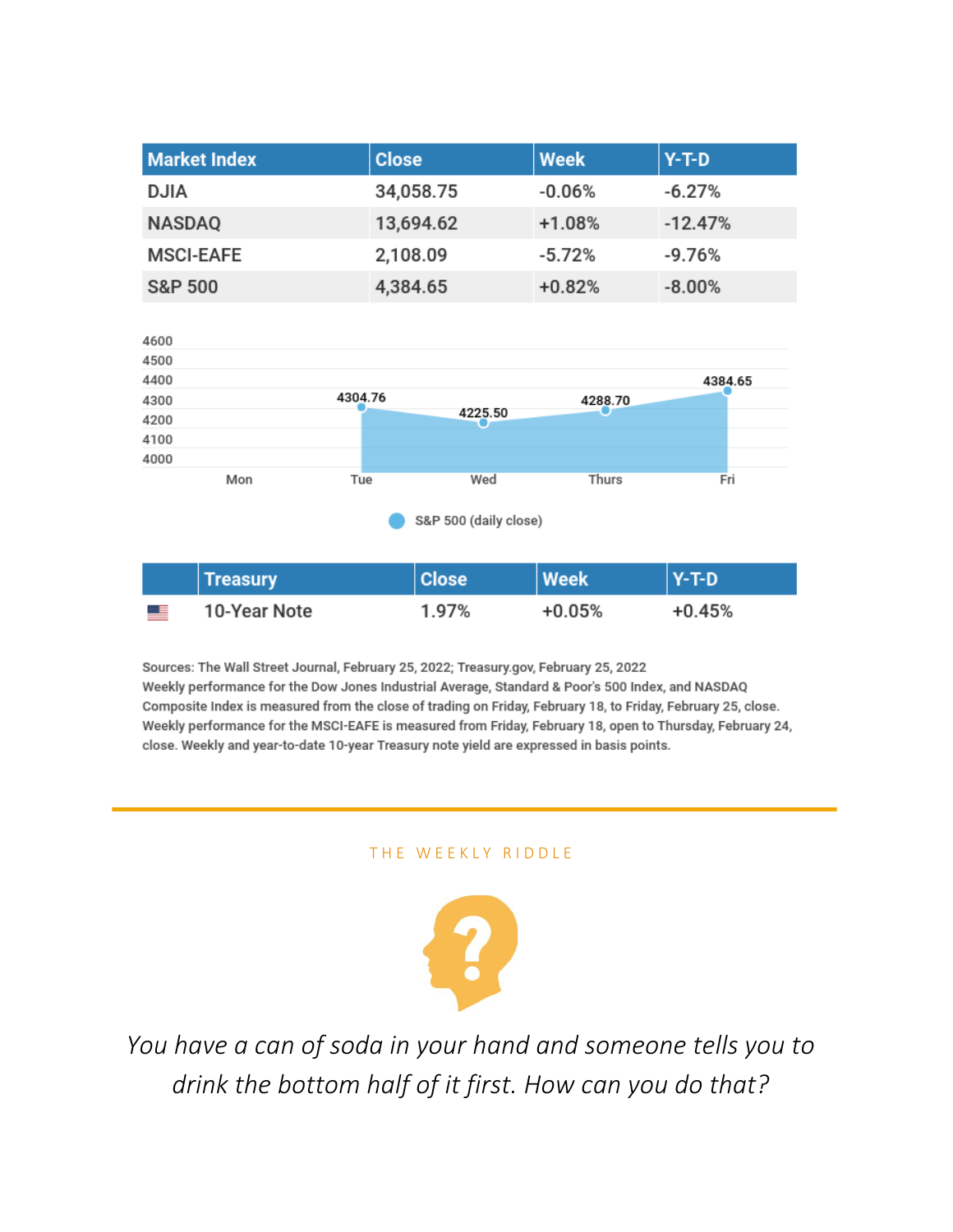*LAST WEEK'S RIDDLE: You go in through one hole, you come out through three holes. Once you're inside you're ready to go outside, but once you're outside you're still inside. What is it?*

*ANSWER: A Sweater.*

#### Midland Wealth Management may be reached at 1-888-637-2120 or midlandsb.com/wealthmanagement.

#### Please mark wealthmanagement@mkt-midlandsb.com as an approved sender in your email to receive our communications.

Midland Wealth Management is a trade name used by Midland States Bank and its subsidiary Midland Trust Company. Investments are not insured by the FDIC or any other government agency, are not deposits or obligations of the bank, are not guaranteed by the bank or any federal government agency, and are subject to risks, including the possible loss of principal.

Investing involves risks, and investment decisions should be based on your own goals, time horizon, and tolerance for risk. The return and principal value of investments will fluctuate as market conditions change. When sold, investments may be worth more or less than their original cost.

The forecasts or forward-looking statements are based on assumptions, may not materialize, and are subject to revision without notice.

The market indexes discussed are unmanaged, and generally, considered representative of their respective markets. Index performance is not indicative of the past performance of a particular investment. Indexes do not incur management fees, costs, and expenses. Individuals cannot directly invest in unmanaged indexes. Past performance does not guarantee future results.

The Dow Jones Industrial Average is an unmanaged index that is generally considered representative of large-capitalization companies on the U.S. stock market. Nasdaq Composite is an index of the common stocks and similar securities listed on the NASDAQ stock market and is considered a broad indicator of the performance of technology and growth companies. The MSCI EAFE Index was created by Morgan Stanley Capital International (MSCI) and serves as a benchmark of the performance of major international equity markets, as represented by 21 major MSCI indexes from Europe, Australia, and Southeast Asia. The S&P 500 Composite Index is an unmanaged group of securities that are considered to be representative of the stock market in general.

U.S. Treasury Notes are guaranteed by the federal government as to the timely payment of principal and interest. However, if you sell a Treasury Note prior to maturity, it may be worth more or less than the original price paid. Fixed income investments are subject to various risks including changes in interest rates, credit quality, inflation risk, market valuations, prepayments, corporate events, tax ramifications and other factors.

International investments carry additional risks, which include differences in financial reporting standards, currency exchange rates, political risks unique to a specific country, foreign taxes and regulations, and the potential for illiquid markets. These factors may result in greater share price volatility.

Please consult your financial professional for additional information.

This content is developed from sources believed to be providing accurate information. The information in this material is not intended as tax or legal advice. Please consult legal or tax professionals for specific information regarding your individual situation. This material was developed and produced by FMG Suite to provide information on a topic that may be of interest. FMG is not affiliated with the named representative, financial professional, Registered Investment Advisor, Broker-Dealer, nor state- or SEC-registered investment advisory firm. The opinions expressed and material provided are for general information, and they should not be considered a solicitation for the purchase or sale of any security.

Copyright 2022 FMG Suite.

CITATIONS: